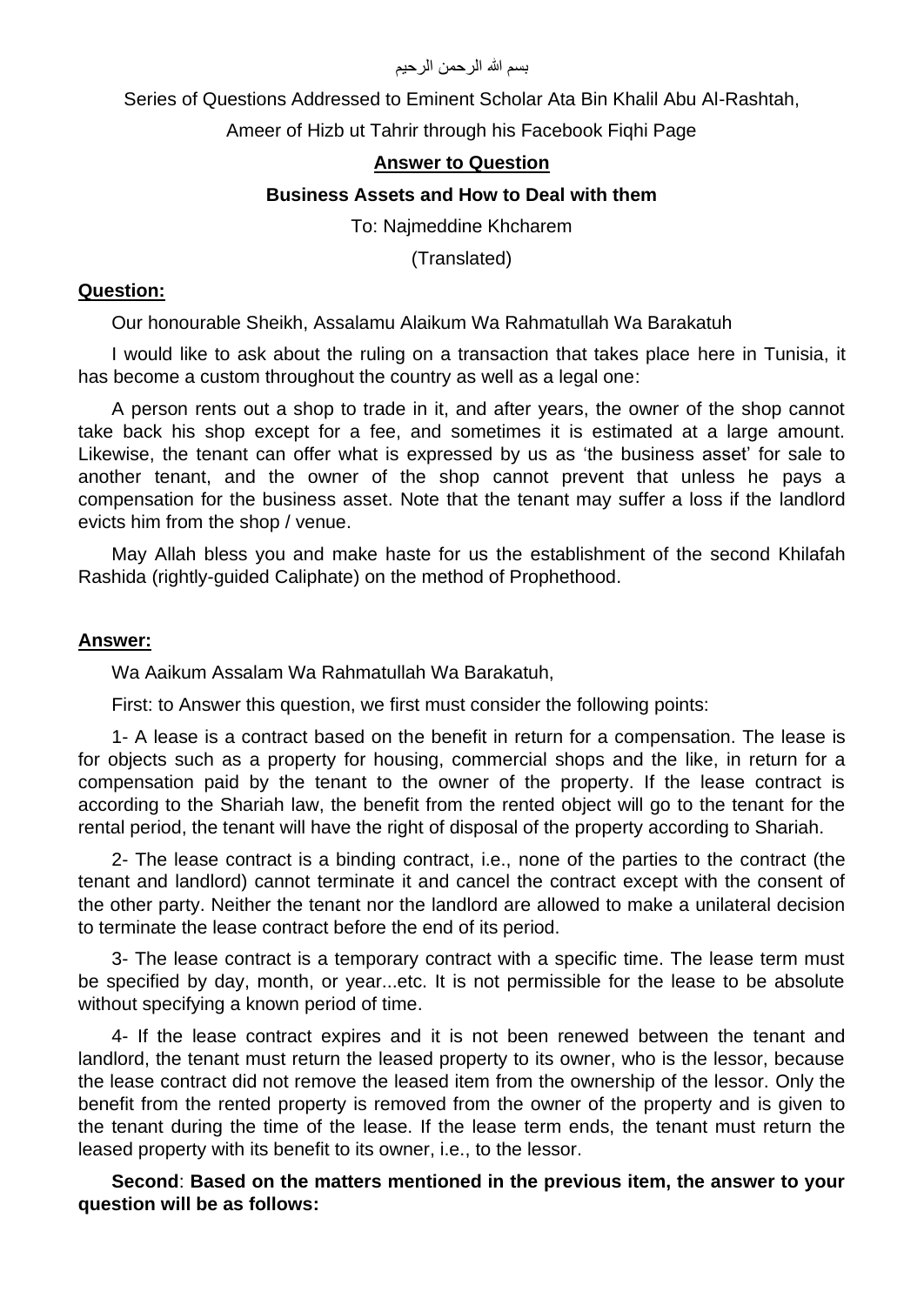1- If the term of the lease contract has not yet expired and the tenant wants to rent the leased property (the commercial shop in question), to another lessee, he may do so without taking the permission of the original lessor, because the benefit of the leased property is for the lessee, and he may obtain the benefit himself and he may lease it to someone else, whether the compensation is the amount of the rent that he paid to the first lessor, or less or more, because the benefit of the leased property is for the first lessee, so he has the right to dispose of it in the Shariah manner according to what he deems appropriate... In the book of the Islamic Personality Volume Two, Chapter: Leasing of Objects, it states:

[If the contract refers to the benefits of the objects such as renting houses, cattle, cars and the like, then the contract is for accessing the benefit from the object, and the estimation of the similar rental price is by looking at the thing whose benefit is equal to the benefit of the leased one. When the object is rented, it becomes for the lessee to obtain the benefit of the property that he rented. If he rented a house, he can live in it, or a cattle or car, he can ride it. The lessee may rent the leased property if he takes possession of it for the same amount as what he leased it for, or for more or less, because the receipt of the leased asset took the place of receiving the benefits, with evidence that it is permissible to dispose of it, so the contract is permissible on it, and because it is a permissible contract with the capital, so it is permissible with an increase or a decrease. However, if he rents the object for a benefit, he may obtain the same benefit, and what is less than it in harm, and he may not obtain more than that such benefit, because it is not permissible for him to obtain more than his right, or other than what he deserves. If he rents cattle he should ride it.

It is not permissible for him to load it because the passenger is lighter than the load. If he rents out a car to certain distance, he is not allowed to ride it for longer distance than that he specified for its rental. If he rents out a property to live in, he is not allowed to make it a storage for wood or iron or the like. Which is more harmful to the home than being a residence. To sum up, if the contract is on the property for compensation, it is a sale, and if the contract is for the benefit from the property with a compensation, it is a lease. Based on this, the contract may be for the object alone, such as the sale of a tree that has fruits that appeared to be good without selling its fruit, and it may be for the object with its benefit as the sale of a house, or it may be for the fruit alone, as the sale of the fruit that appeared to be good, and it may be on to the benefit of a non-embodied object such as the residents of the house. If it is on a benefit that is not considered an object, then it is a lease and not a sale, and just as the purchaser of the asset owns the asset, and has right of disposing of it (in every way), the lessee also owns the benefit that he owned by renting.

And he may dispose of it in every way. Just as the one who buys the fruit of the tree, if it appears to be of good, he can sell it while it is on the trees. The tenant may rent the leased property if he possesses it. because possessing the property when renting it takes the place of possessing the benefit, the evidence is that it is permissible to dispose of it, so its contract is permissible, as is the sale of the fruit on a tree. And when the property is rented and its benefit is received, the lessee can dispose of it according to all the Shariah permits, to get the benefit of the property that he rented because it is his property, so he may rent it at the rent he sees fit, no matter how much it is. Based on this, what is called vacancy for stores, houses and others - which is the payment of a certain amount of money in excess of the estimated rent for the house or warehouse to the first tenant by the one who rents from him is permissible and there is nothing in it, because the tenant rents the house or store that he rents to others with the estimated rent, and an additional amount is to be paid to him, and this is a rental of the property that he rented with an increase over the original rent, which is permissible, because it is permissible for him to rent what he rented for more or less than what he rented; because it is a contract that is permissible with the capital. Therefore, it is permissible to increase it like selling the thing after receiving it with an increase of the price of what he bought.] [Cited from *The Islamic Personality* Vol.2].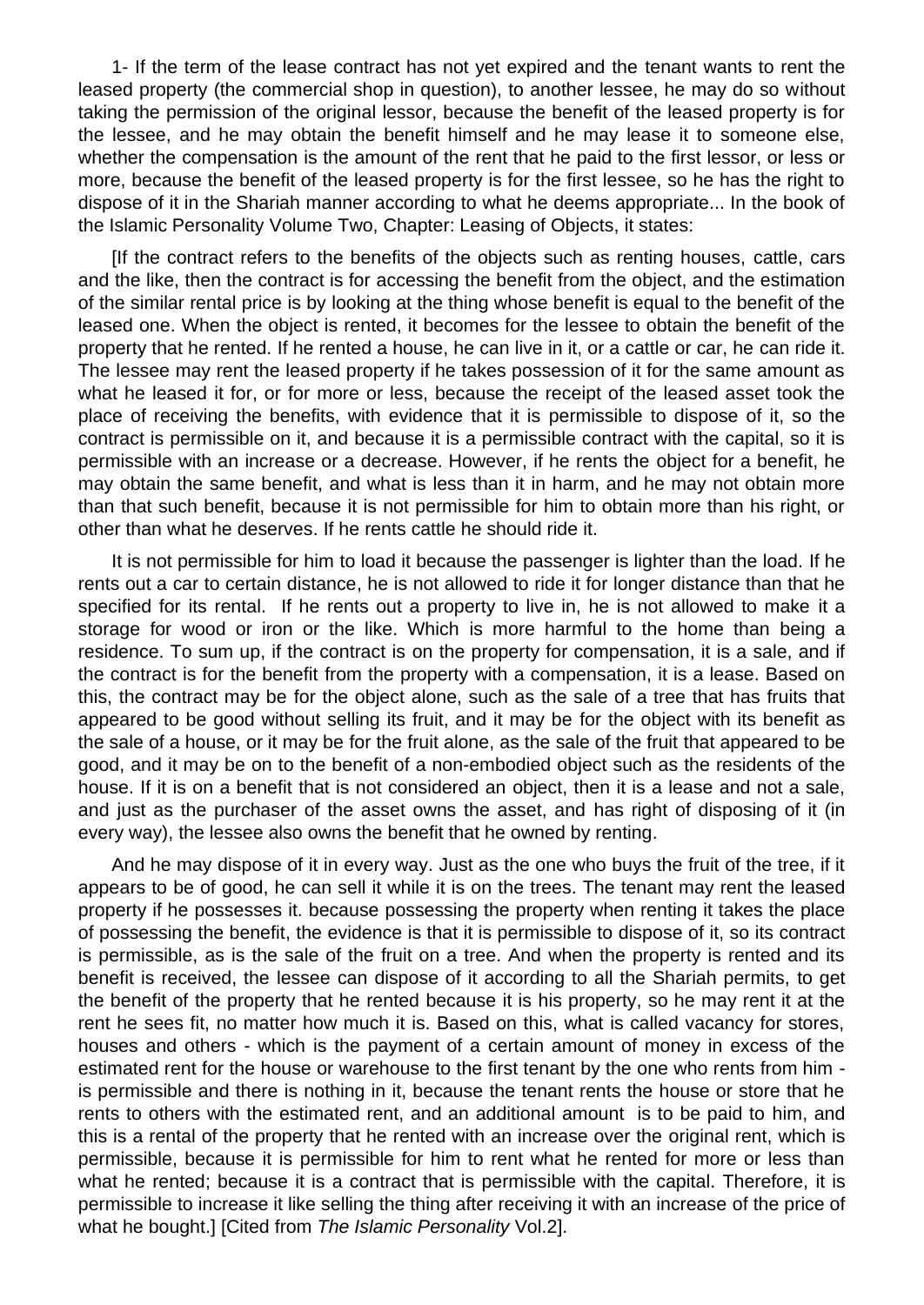2- Likewise, if the lessor wants to recover the leased property before the expiry of the contract, the lessee may request a compensation for the benefit that he cannot obtain for the remainder of the lease term. If the lessor does not accept payment of compensation for the benefit remaining from the time of the contract, the lessee may seize the property and collect its benefit until the expiry of the contract, and he may lease it to another person than the lessor, that is, to another lessee.

3- If the lease contract (for the commercial store according to the question) ends with the expiry of its time and the lessor wants to recover the leased property (the commercial store), then the tenant is legally obligated to return the leased property to its leased owner because it is his property, and he may not refuse to return it or require payment of compensation (an amount of money) in order to return the property to its original owner, as shown in the quote above from the book, *The Islamic Personality* Vol. 2.

**Third: We have previously issued an answer to a question about parts of this issue on 20/1/2014, and it stated:**

#### [1- **The lessee leases the property to another lessee…**

It is permissible for the tenant of the house to rent the house to someone else during the period of the lease mentioned in the contract, for a rent that is more or less than the rent that he rented the shop from its owner, **because the lease is a contract on the benefit with compensation, that is, the tenant has the right to dispose of the benefit of the leased property, but for what he leased it for during the tenure period mentioned in the contract, if he rents it to housing, it is permissible for him to live in it, and it is permissible to enable others to live in it in any legitimate way as a gift, or as a lease ... and at the rent price that is agreed upon with the other tenant, but it is not permissible for him to rent it for another benefit, so it is not permissible to rent it as a commercial office, for example, if he had rented it for housing. It must also be during the lease term, so he should not rent it for a period longer than the original lease term.**

This ruling is adopted by the majority of jurists (Hanafi, Maliki, Shafi'i, and more correct according to the Hanbalis), as long as the object is not affected by the difference in the user, and many of the jurists of the predecessors permitted it, whether it was with same rental price or more.

But they differed if the lease was to the landlord, i.e., the landlord rented his house to a tenant for a year, then after three months, for example, the landlord needed the house and wanted to rent it from the tenant for the remaining nine months, and kicks out [evicts] the tenant... They differed in this issue, and they had different opinions on it...] **End.**

# **Fourth: The question of what is called (the commercial asset) and how to deal with it remains:**

1- The commercial asset was defined by some of those who adopt it as: (an intangible movable funds that includes all the movable funds designated for the practice of a commercial activity or several commercial activities), and they said: (The commercial asset includes, as obligatory, customers and a commercial reputation, and also includes all other funds necessary for the exploitation of the asset such as the trade name, the logo, the right to rent, commercial furniture, goods, equipment, tools, patents, licenses, trademarks, trade and service marks, industrial designs and models, and in general all industrial, literary or artistic property rights attached to the original). According to this statement, the reality of the commercial asset shows that it includes two types of funds:

A- Material items such as furniture, equipment, tools...etc. which are money of real value.

B- Non-material elements such as reputation, patents, industrial property rights...etc. which are elements of intangible value.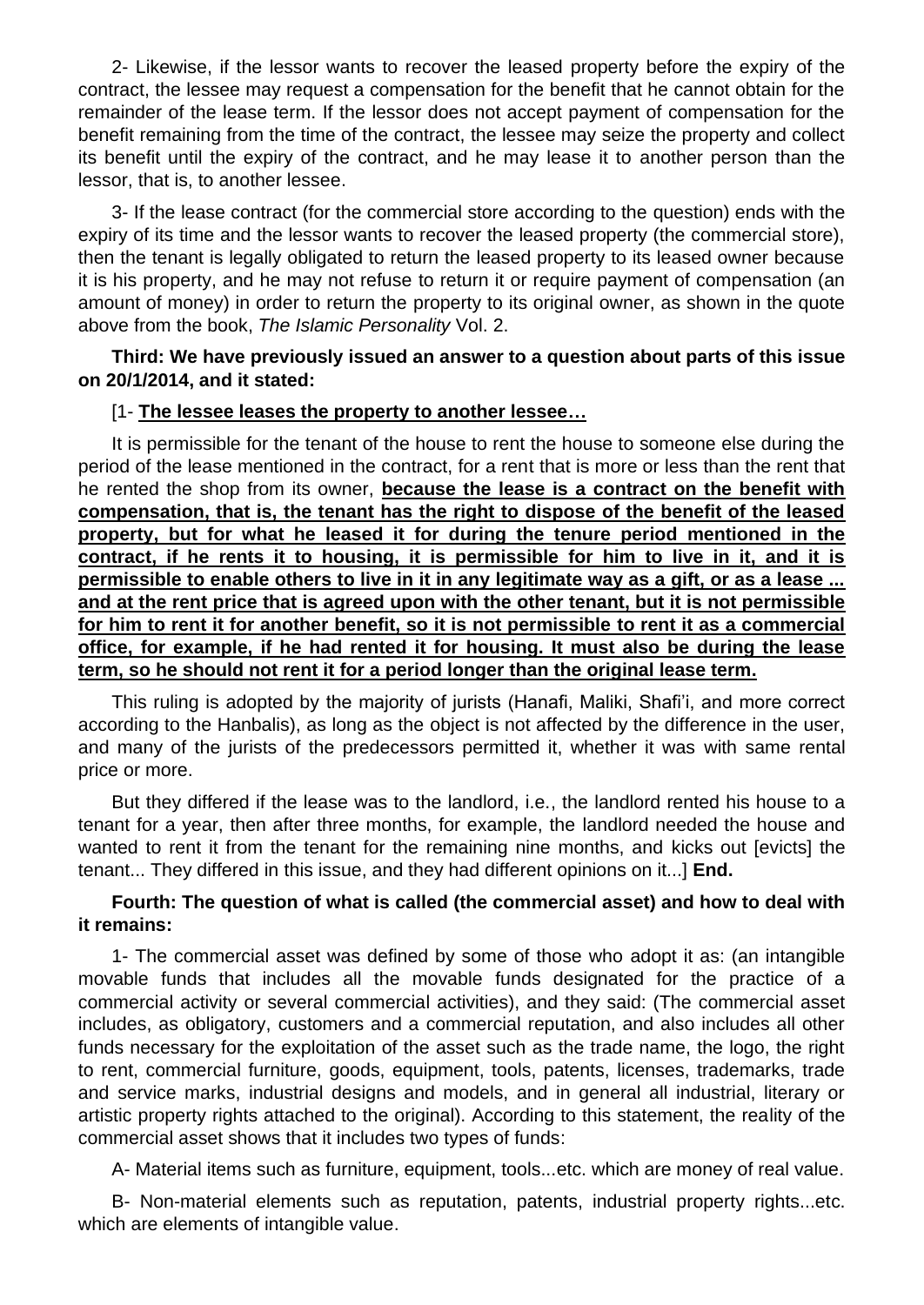2- By examining the reality of the so-called commercial asset, it turns out that it is something different from the benefit of the leased property, which is the benefit of the property used as a commercial store... The benefit of the property is the use of the property for commercial activity... and what they call commercial asset is not included in that. The commercial asset in its two branches, the material elements and the intangible elements, is something in excess of the benefit of the leased object, i.e., the property in this case... This commercial asset is later acquired by the tenant's action when he furnishes the commercial store in a manner appropriate for the related trade and places the necessary equipment and tools in it and the store has a good reputation, customers and commercial activity...etc.

3- In the commercial origin, there are material elements that are permissible by Sharia, such as furniture, tools, devices, and the like, if they are in accordance with the provisions of Shariah... and there may be prohibited materials such as statues... as well as there are nonmaterial elements that are permissible such as reputation, commercial logo, trademark, and the like... and there are elements in it. Moral rights that are not permissible in Islam, such as some moral rights related to intellectual property such as copyrights, patents and the like....

4- If the commercial asset to be sold, transferred or leased includes prohibited material or moral elements, it is not permissible to dispose of it by taking compensation for it. Rather, the prohibited elements should be disposed of first. But if it does not include prohibited material or intangible elements, i.e., it is permissible, then it is valid to exchange it with compensation for it according to what is explained later.

5- If the lease contract is not expired, the lessee may lease the commercial premises and exchange the commercial asset for a consideration to another lessee. He does not need the permission of the original lessor, and that is the remaining period of the lease contract for the commercial premises... He may also return the property (the shop) to its lessor owner in return for a compensation for the benefit and the commercial asset. And all of this if the commercial asset falls under the permissible ... and during the lease term.

6- If the lease contract for the real estate (the commercial store) expires, the so-called commercial asset is considered. The opinion that I outweigh:

The lessee must return the commercial store to its original owner (the lessor), and as for the commercial asset, what was material, he may take it or sell it, it is his property, such as furniture and the like... As for the fame of the store and its commercial reputation, the tenant's benefit to it ends with the expiry of the lease contract, and after that the lessee does not own it until he sells it or takes compensation for it as his right... This intangible commercial asset is not a benefit owned by the lessee after the end of the lease contract so that he has the right to sell it. Rather, with the expiration of the lease contract, the lessee's ownership of this intangible benefit that he owned during the lease term ends.

7- As for some contemporary scholars who see this intangible benefit such as the right of pre-emption or the right to divide the nights between the wives, some jurists permit taking an allowance for this right, the comparison between these rights and the right of commercial reputation is completely different and incorrect for the following reasons:

A- It states in the Kuwaiti Fiqh Encyclopedia on the subject of benefits: (D - The absolute right…

As for substituting for rights, the rule according to some of the Hanafi jurists is that if the right is free of the ownership, then it is not permissible to substitute for it, like the right of preemption, if compensated by money, the right in pre-emption becomes invalid and not taken.

As for the non-Hanafis, they did not refer to a rule that can be relied upon in order to know this, but after following up on some issues, it can be said in the sentence: The Shafi'is and the Hanbalis consider that the right that is not substituted for with money, or that which